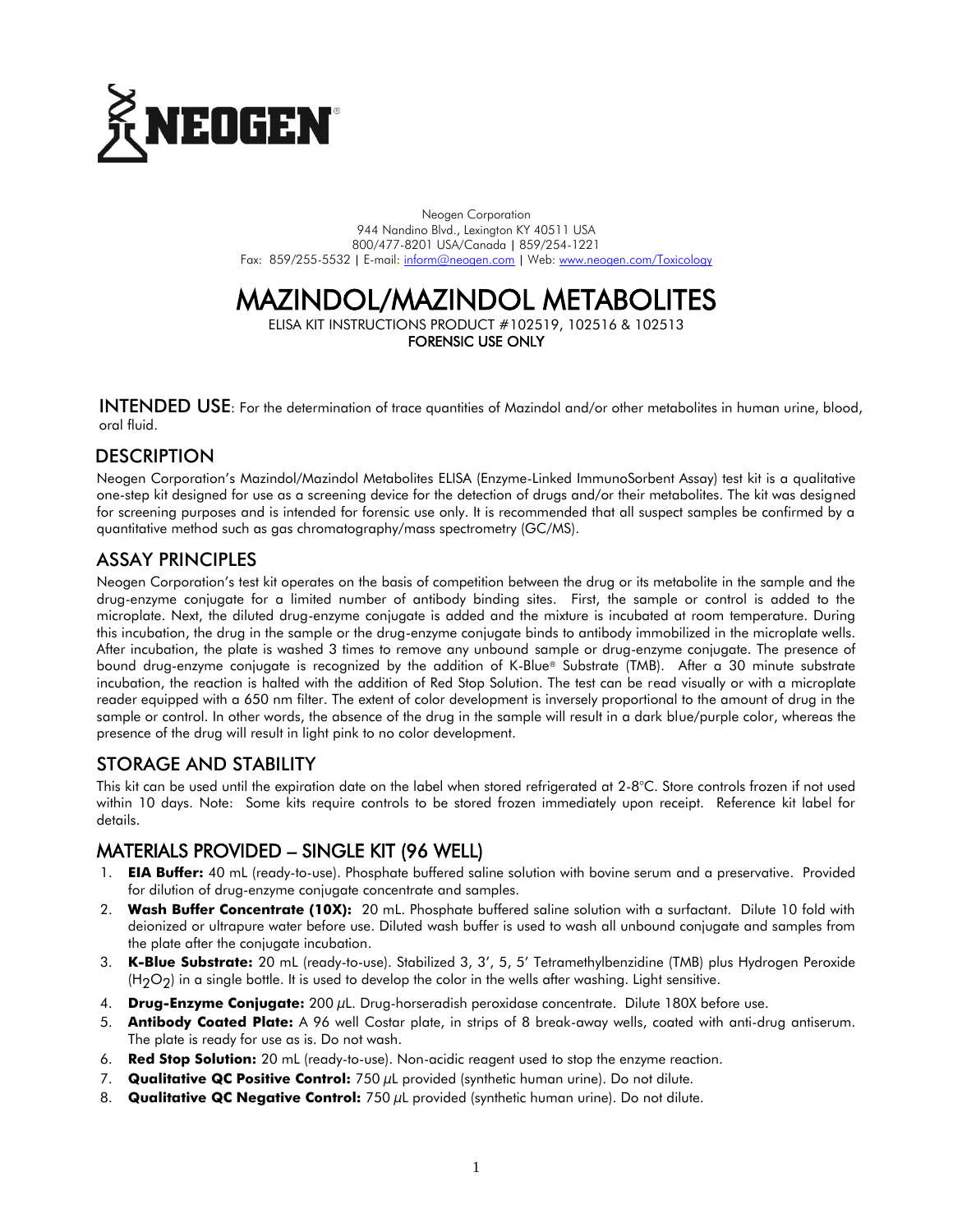# MATERIALS PROVIDED – BULK KIT (480 WELL)

- 1. **EIA Buffer:** 200 mL (ready-to-use). Phosphate buffered saline solution with bovine serum and a preservative. Provided for dilution of samples.
- 2. **Wash Buffer Concentrate (10X):** 100 mL. Phosphate buffered saline solution with a surfactant. Dilute 10 fold with deionized or ultrapure water before use. Diluted wash buffer is used to wash all unbound conjugate and samples from the plate after the conjugate incubation.
- 3. **K-Blue Substrate:** 100 mL (ready-to-use). Stabilized 3, 3', 5, 5' Tetramethylbenzidine (TMB) plus Hydrogen Peroxide (H<sub>2</sub>O<sub>2</sub>) in a single bottle. It is used to develop the color in the wells after washing. Light sensitive.
- 4. **Drug-Enzyme Conjugate:** 1mL. Drug-horseradish peroxidase concentrate. Dilute 180X before use.
- 5. **Antibody Coated Plate:** 5 X 96 well Costar plate, in strips of 8 break-away wells, coated with anti-drug antiserum. The plate is ready for use as is. Do not wash.

## MATERIALS PROVIDED – 50 PACK (4800 WELL)

- 1. **EIA Buffer:** 2 x 1 L bottles (ready-to-use). Phosphate buffered saline solution with bovine serum and a preservative. Provided for dilution of samples.
- 2. **Wash Buffer Concentrate (10X):** 1 L. Phosphate buffered saline solution with a surfactant. Dilute 10 fold with deionized or ultrapure water before use. Diluted wash buffer is used to wash all unbound conjugate and samples from the plate after the conjugate incubation.
- 3. **K-Blue Substrate:** 1 L (ready-to-use). Stabilized 3, 3', 5, 5' Tetramethylbenzidine (TMB) plus Hydrogen Peroxide (H $_{2}$ O $_{2}$ ) in a single bottle. It is used to develop the color in the wells after washing. Light sensitive.
- 4. **Drug-Enzyme Conjugate:** 5 x 2 mL. Drug-horseradish peroxidase concentrate. Dilute 180X before use.
- 5. **Antibody Coated Plate:** 50 X 96 well Costar plate, in strips of 8 break-away wells, coated with anti-drug antiserum. The plate is ready for use as is. Do not wash.
- 6. **Acid Stop Solution:** 500 mL (ready-to-use). 1 N H2SO<sup>4</sup> used to stop the enzyme reaction.

## MATERIALS NEEDED BUT NOT PROVIDED

- 1. Deionized water.
- 2. Precision pipettes that range from  $10 \mu L 1000 \mu L$  and disposable tips.
- 3. Graduated cylinder to dilute and mix wash buffer.
- 4. Plate cover or plastic film to cover plate during incubation.
- 5. Clean glassware (i.e. test tubes) to dilute drug-enzyme conjugate.
- 6. Microplate reader with 650 nm filter if Red Stop is used, or a 450 nm filter if 1N HCl is used to stop the reaction. Note: It is not necessary to stop the reaction if reading immediately. Unstopped reactions should be read with a 650 nm filter.
- 7. Cut-off calibrator.

## *OPTIONAL TEST MATERIALS*

- 1. **Qualitative QC Positive Control:** 5 X 750 µL (synthetic human urine). 1-5 vials available upon request. Do not dilute.
- 2. **Qualitative QC Negative Control:** 5 X 750 µL (synthetic human urine). 1-5 vials available upon request. Do not dilute.
- 3. **Red Stop Solution:** 100 mL (ready-to-use). Non acidic reagent used to stop the enzyme reaction. Available upon request. Product No. 301473.

## OPTIONAL MATERIALS

- 1. 1N HCI if Red Stop Solution is not used.
- 2. Microplate shaker.

## PRECAUTIONS AND NOTES

- 1. DO NOT use kits or components beyond expiration date.
- 2. **DO NOT** mix conjugates and plates from different kit lots.
- 3. DO NOT pipette reagents by mouth.
- 4. Pour K-Blue Substrate out of the bottle into a clean reservoir. To prevent contamination of the substrate, DO NOT pipette out of the bottle.
- 5. All specimens should be considered potentially infectious. Exercise proper handling precautions.
- 6. Keep plate covered except when adding reagents, washing or reading.
- 7. Kit components should be refrigerated at all times when not in use.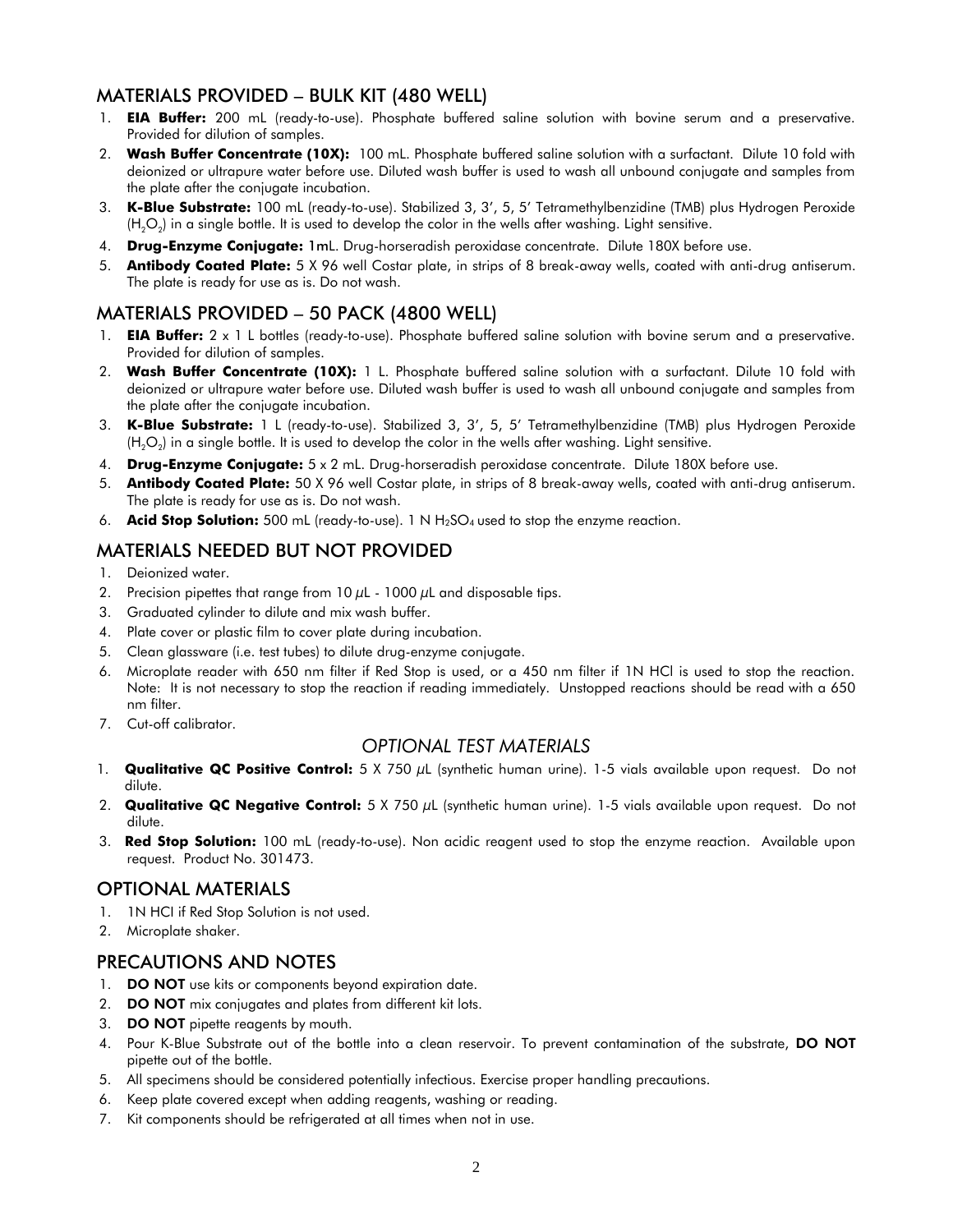- 8. Keep the controls frozen if storing longer than 10 days. Avoid repeated freeze-thaw cycles. Note: Some kits require controls to be stored frozen immediately upon receipt. Reference kit label for details.
- 9. Use aseptic technique when opening and removing reagents from vials and bottles.
- 10. DO NOT smoke, eat or drink in areas where specimens or reagents are being handled.
- 11. Do not substitute DI water for the wash step of this protocol. Use only Neogen's wash buffer.
- 12. Do not use Sodium Azide with samples, standards and/or calibrators.
- 13. Do not reuse wells, they are for one use only.

## PROCEDURAL NOTES

- 1. Desiccant bag must remain in foil pouch with unused strips. Keep ziplock pouch sealed when not in use to maintain a dry environment.
- 2. Use clean pipette tips for the buffer, drug-enzyme conjugate, controls and samples.
- 3. Before pipetting a reagent, rinse the pipette tip three times with that reagent.
- 4. When pipetting into the wells, **DO NOT** allow the pipette tip to touch the inside of the well or any of the reagent already inside the well. This may result in cross contamination.
- 5. Controls and samples should be assayed in duplicate.
- 6. The drug-enzyme conjugate is most stable in its concentrated form. Dilute only the volume necessary for the amount of strips currently being used.
- 7. Before opening the drug-enzyme conjugate vial, tap the vial in an upright position to remove any liquid in the cap.
- 8. Before substrate addition, wipe the outside bottom of the wells with a lint-free wiper to remove dust and fingerprints.
- 9. Gently mix specimens and reagents before use. Avoid vigorous agitation.

## SAMPLE TREATMENT

Recommended minimum sample dilutions are listed below. These dilutions may change based on your laboratory's determination. All sample dilutions should be made in Neogen's EIA Buffer.

- a. Urine: A dilution with EIA Buffer may be necessary to reduce natural background as well as bring desired cutoff concentration within the assay range. Please contact your Neogen Representative for assistance.
- b. Whole blood: A dilution of 1:5 (i.e. 1 part sample to 4 parts provided EIA Buffer) is recommended. Please contact your Neogen Representative for assistance.
- c. Other Forensic sample types: Please contact your Neogen Representative for assistance.

## TEST PROCEDURES

The following test procedures can be run manually or on an automated instrument. Please contact your Neogen representative for assistance with protocols for automated instruments.

- 1. Determine the number of wells to be used.
- 2. Prepare the enzyme conjugate solution by diluting the 180X enzyme conjugate stock 1 to 180 in the EIA Buffer provided. Mix the solution by inversion. Do not vortex. Example: for two eight well strips, add 25 µL of the 180X enzyme conjugate stock to  $4475 \mu$ L of EIA Buffer.
- 3. Add 20 µL of sample, laboratory calibrators and Neogen controls to the appropriate wells in duplicate. DO NOT dilute Neogen's positive and negative controls.
- 4. Add 180 µL of diluted drug-enzyme conjugate to each well. Use 8-channel pipetter or 12-channel pipetter for rapid addition.
- 5. For manual runs, mix by gently shaking plate. A microplate shaker may be used.
- 6. Cover plate with plastic film or plate cover and incubate at room temperature for 45 minutes.
- 7. During the conjugate incubation, dilute concentrated wash buffer 10 fold with deionized water (i.e. 20 mL of concentrated wash buffer plus 180 mL of deionized water). Mix thoroughly. Diluted wash buffer is stable for 5 days at room temperature or 7 days at 2-8°C.
- 8. Once the incubation is complete, dump or aspirate the liquid from the wells. Tap the plate on a clean lint-free towel to remove any remaining liquid in the wells.
- 9. Wash each well with 300 µL of diluted wash buffer. Manual Wash: For manual wash procedures repeat for a total of 3 washings, invert and tap dry the plate following each step. After completing the last wash step wipe the bottom of the wells with a lint-free towel to remove any liquid on the outside of the wells. Automated Wash: If an automated plate washer is used wash the plate for a total of 5 washings with 300 µL of diluted wash buffer. It is important for the automated washer to conduct a final aspirate cycle to eliminate residual amounts of wash buffer. Residual amounts of buffer in the wells will affect assay performance. Note: DI water should never be used for the plate wash.
- 10. Add 150 µL of the K-Blue Substrate to each well. For manual runs, use a multi-channel pipetter for best results.
- 11. Incubate at room temperature for 30 minutes. Gently shake immediately before measuring the absorbance.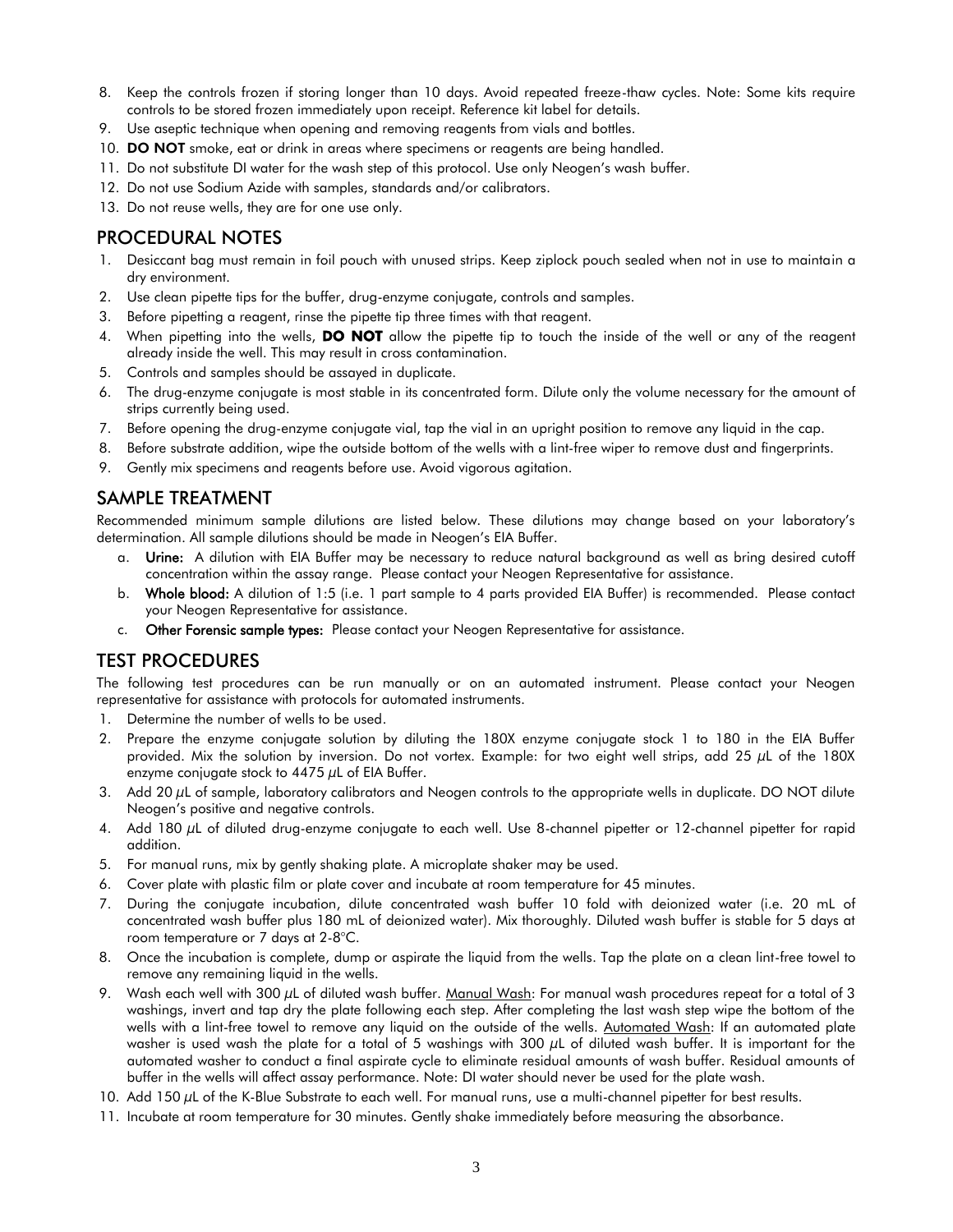12. Add 50  $\mu$ L of Neogen's Red Stop Solution to each well to stop enzyme reaction. Mix gently before measuring the absorbance. For automated systems a 10 second shake is sufficient. Measure the absorbance at a wavelength of 650 nm. Wells should be read within 2 hours of stopping the reaction. Note: When Neogen's Red Stop is used, it will result in a color ranging from a dark blue/purple to light pink based on the concentration of drug present. If 1 N HCI is preferred, use 50 µL per well and read plate with a 450 nm filter. All QC data is generated without using a stopping reagent. Note: When acid stop is used, OD values will approximately double as compared to the OD values obtained with Red Stop.

# STANDARD CURVE IN EIA BUFFER



## SENSITIVITY

| Compound            | <b>I-50 in EIA Buffer</b> |  |
|---------------------|---------------------------|--|
| Mazindol Metabolite | $0.55$ ng/mL              |  |
| Mazindol            | $1.1 \text{ ng/mL}$       |  |

The term I-50 is used to define the sensitivity of the test. This number is derived from a standard curve generated with the drug in EIA Buffer. The drug concentration that shows 50% less color activity than the zero standard is considered to be the I-50.

## **SPECIFICITY**

|                     | Compound      | <b>Mazindol Metabolite</b> |                   |
|---------------------|---------------|----------------------------|-------------------|
|                     | Concentration | <b>Equivalents</b>         | % Cross-          |
| Compound            | (ng/mL)       | (ng/mL)                    | <b>Reactivity</b> |
| Mazindol Metabolite | 0.55          | 0.55                       | 100%              |
| Mazindol            | 1.1           | 0.55                       | 56%               |
| Hydroxyzine         | 5500          | 0.55                       | 0.1%              |
| Pyrilamine          | 27,500        | 0.55                       | 0.02%             |

Note: Mazindol Metabolite equivalents represent 50% B/B<sup>0</sup> assay displacement in EIA Buffer.

*The compounds having cross-reactivity below 0.01% did not show any significant reaction up to 10µg/mL.* ALL THE FOLLOWING HAVE A CROSS-REACTIVITY <0.01%.

Acepromazine; ε-amino-n-caproic Acid; Amphetamine; Ascorbic Acid; Benzoylecgonine; Benzphetamine; Brucine; Bumetanide; Buprenorphine; Butorphanol; Caffeine; Carfentanil; Clenbuterol; Dexamethasone; Dextromethorphan; Diclofenac; Diethylpropion; Dihydrocodeine; Dimethyl Sulfoxide; Dipyrone; Ephedrine; Ethamivan; Ethyl p-amino-benzoate; Fencamfamine; Fenfluramine; Fentanyl; Flunixin; Flurothyl; Furosemide; Glycopyrrolate; Heparin; Hordenine; Hydrocortisone; Hydromorphone; Ibuprofen; Isoxsuprine; Ketoprofen; Lidocaine; MDMA (3,4- Methylenedioxymethamphetamine); Mefexamide; Metaproterenol; Methamphetamine; Methocarbamol; Methylene Blue;